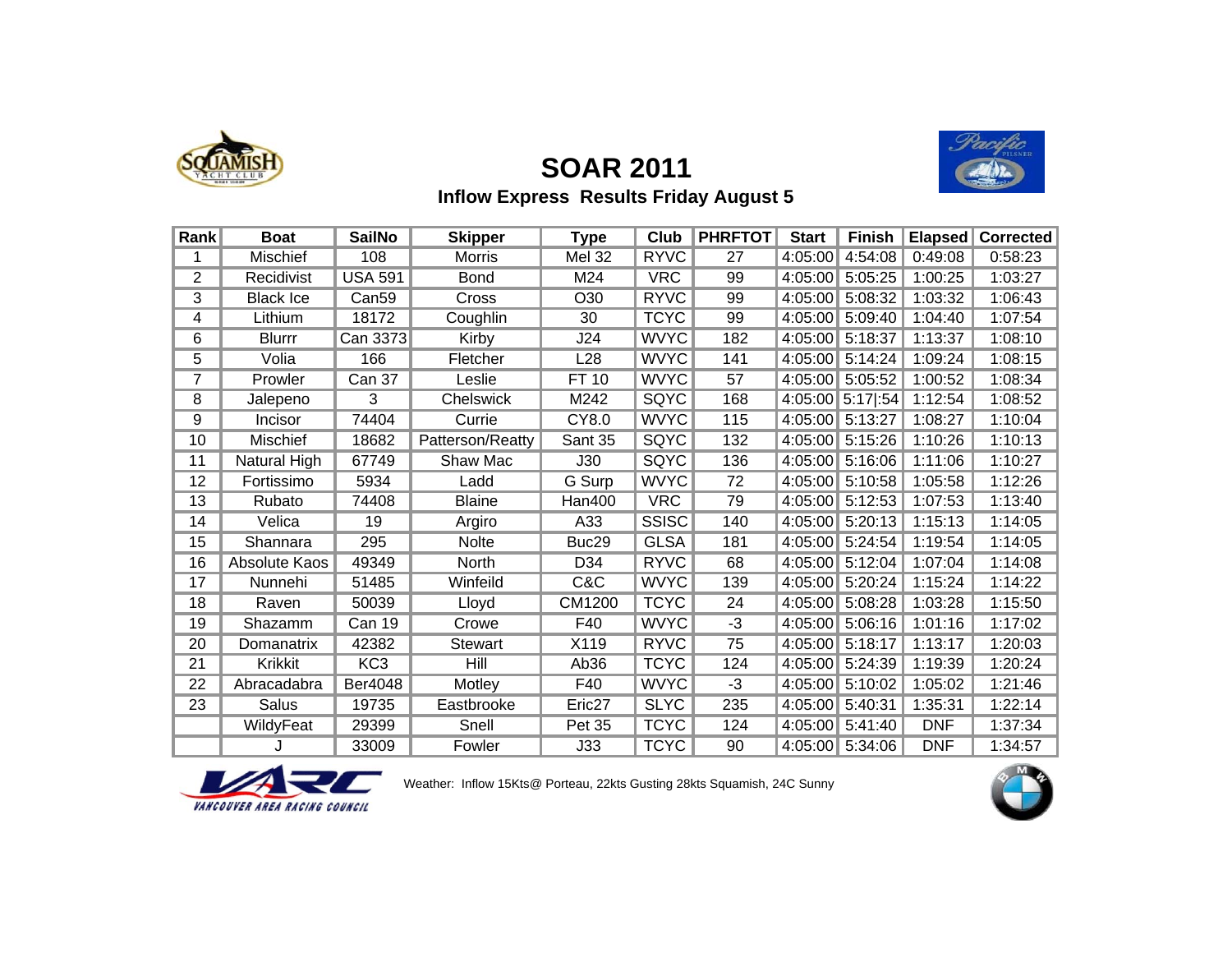### **SOAR 2011**



**A Fleet**

| Rank <sup> </sup> | Fleet | <b>Boat</b>     | <b>SailNo</b> | <b>Skipper</b> | Type          | Club        | <b>PHRFTOT</b> | <b>Start</b> | <b>Finish</b> | Elapsed | Corrected |
|-------------------|-------|-----------------|---------------|----------------|---------------|-------------|----------------|--------------|---------------|---------|-----------|
|                   | A     | <b>Mischief</b> | 108           | <b>Morris</b>  | <b>Mel 32</b> | <b>RYVC</b> | 27             | 11.28        | 14:17:15      | 2:49:15 | 3:21:07   |
|                   |       | Prowler         | Can 37        | Leslie         | FT 10         | <b>WVYC</b> | 57             | 11.28        | 14:38:45      | 3:10:45 | 3:34:53   |
| ບ                 | A     | Raven           | 50039         | Lloyd          | CM1200        | <b>TCYC</b> | 24             | 11.28        | 14:32:38      | 3:04:38 | 3:40:37   |
|                   | A     | Shazamm         | Can 19        | Crowe          | F40           | <b>WVYC</b> | -3             | 11.28        | 14:26:50      | 2:58:50 | 3:44:50   |
| 5                 |       | Abracadabra     | Ber4048       | Motley         | F40           | <b>WVYC</b> | -3             | 11:28        | 14:34:12      | 3:06:12 | 3:54:06   |

#### **B Fleet**

| Rank <sup> </sup> | Fleet | <b>Boat</b>      | <b>SailNo</b>  | <b>Skipper</b> | <b>Type</b>     | Club        | <b>PHRFTOT</b> | <b>Start</b> | <b>Finish</b>  | <b>Elapsed</b> | <b>Corrected</b> |
|-------------------|-------|------------------|----------------|----------------|-----------------|-------------|----------------|--------------|----------------|----------------|------------------|
|                   | В     | Recidivist       | <b>USA 591</b> | Bond           | M24             | <b>VRC</b>  | 99             | 11:28        | 14:47:29       | 3:19:29        | 3:29:28          |
| 2                 | В     | <b>Black Ice</b> | Can59          | Cross          | O <sub>30</sub> | <b>RYVC</b> | 99             | 11:28        | 14:49:54       | 3:21:54        | 3:32:01          |
| 3                 | В     | Rubato           | 74408          | <b>Blaine</b>  | <b>Han400</b>   | <b>VRC</b>  | 79             |              | 11:28 14:53:32 | 3:25:32        | 3:43:02          |
|                   | В     | Fortissimo       | 5934           | Ladd           | G Surp          | <b>WVYC</b> | 72             |              | 11:28 14:51:44 | 3:23:44        | 3:43:42          |
| 5                 | B     | Lithium          | 18172          | Coughlin       | 30              | <b>TCYC</b> | 99             |              | 11:28 15:02:22 | 3:34:22        | 3:45:06          |
| 6                 | B     | Domanatrix       | 42382          | Stewart        | X119            | <b>RYVC</b> | 75             | 11:28        | 14:59:51       | 3:31:51        | 3:51:26          |
|                   | В     | u                | 33009          | Fowler         | J33             | <b>TCYC</b> | 90             |              | 11:28 15:10:20 | 3:42:20        | 3:56:55          |
| 8                 | В     | Absolute Kaos    | 49349          | North          | D34             | <b>RYVC</b> | 68             |              |                | <b>DNF</b>     |                  |

#### **C Fleet**

| Rank <sup> </sup> | <b>Fleet</b> | <b>Boat</b>  | <b>SailNo</b>   | <b>Skipper</b>   | Type             | Club        | <b>PHRFTOT</b> | <b>Start</b> | <b>Finish</b>  | Elapsed    | <b>Corrected</b> |
|-------------------|--------------|--------------|-----------------|------------------|------------------|-------------|----------------|--------------|----------------|------------|------------------|
|                   | C            | Brigadoon    | 39759           | Allen            | Pet 35           | <b>KYC</b>  | 115            | 11:28        | 15:04:44       | 3:36:44    | 3:41:51          |
| 2                 | C            | Incisor      | 74404           | Currie           | CY8.0            | <b>WVYC</b> | 115            | 11:28        | 15:05:07       | 3:37:07    | 3:42:15          |
| 3                 | С            | Natural High | 67749           | Shaw Mac         | J30              | SQYC        | 136            |              | 11:28 15:15:14 | 3:47:14    | 3:45:09          |
| 4                 | С            | WindyFeat    | 29399           | Snell            | Pet 35           | <b>TCYC</b> | 124            |              | 11:28 15:19:55 | 3:51:55    | 3:54:05          |
| 5                 | С            | Krikkit      | KC <sub>3</sub> | Hill             | Ab <sub>36</sub> | <b>TCYC</b> | 120            |              | 11:28 15:35:30 | 4:07:30    | 4:11:22          |
| 6                 | C            | Mischief     | 18682           | Patterson/Reatty | Sant 35          | SQYC        | 132            |              |                | <b>DNF</b> |                  |

|   | D Fleet    |             |               |                |                   |             |                |              |                |         |           |  |  |  |  |
|---|------------|-------------|---------------|----------------|-------------------|-------------|----------------|--------------|----------------|---------|-----------|--|--|--|--|
|   | Rank Fleet | <b>Boat</b> | <b>SailNo</b> | <b>Skipper</b> | Type              | Club        | <b>PHRFTOT</b> | <b>Start</b> | <b>Finish</b>  | Elapsed | Corrected |  |  |  |  |
|   |            | Volia       | 166           | Fletcher       | L28               | WVYC        | 141            |              | 11:28 15:08:17 | 3:40:17 | 3:36:37   |  |  |  |  |
| 2 |            | Blurrr      | Can 3373      | Kirby          | J24               | WVYC        | 182            |              | 11:28 15:24:34 | 3:56:34 | 3:39:03   |  |  |  |  |
| 3 |            | Jalepeno    |               | Chelswick      | M242              | SQYC        | 168            |              | 11:28 15:27:40 | 3:59:40 | 3:46:26   |  |  |  |  |
| 4 |            | Velica      | 19            | Argiro         | A33               | <b>SISC</b> | 140            |              | 11:28 15:29:04 | 4:01:04 | 3:57:25   |  |  |  |  |
| 5 | D          | Nunnehi     | 51485         | Winfeild       | O911              | <b>EHYC</b> | 142            |              | 11:28 15:39:56 | 4:11:56 | 4:07:22   |  |  |  |  |
| 6 |            | Shannara    | 295           | <b>Nolte</b>   | Buc <sub>29</sub> | <b>GLSA</b> | 181            |              | 11:28 15:55:54 | 4:27:54 | 4:08:25   |  |  |  |  |

#### **Short Fleet**

| Rank <sup> </sup> | <b>Fleet</b> | Boat  | <b>SailNo</b> | <b>Skipper</b> | $T$ vpe | Club        | <b>PHRFTOT</b> | <b>Start</b> | <b>Finish</b> | Elapsed | Corrected |
|-------------------|--------------|-------|---------------|----------------|---------|-------------|----------------|--------------|---------------|---------|-----------|
|                   | Short        | Alida |               | Nilser         | H355    | SQYC        | 155            | 11:21        | ່ 14:37:22∥   | 3:16:22 | 3:09:06   |
|                   | Short        | alusذ | 19735         | Eastbrooke     | Eric27  | <b>SLYC</b> | 235            | 11:21        | 15:17:10      | 3:56:10 | 3:23:19   |

Weather: Cloundy am Clear by noon 25C Wind: Defense 12kts Squamish Harbour 20kts Gusting 25kts



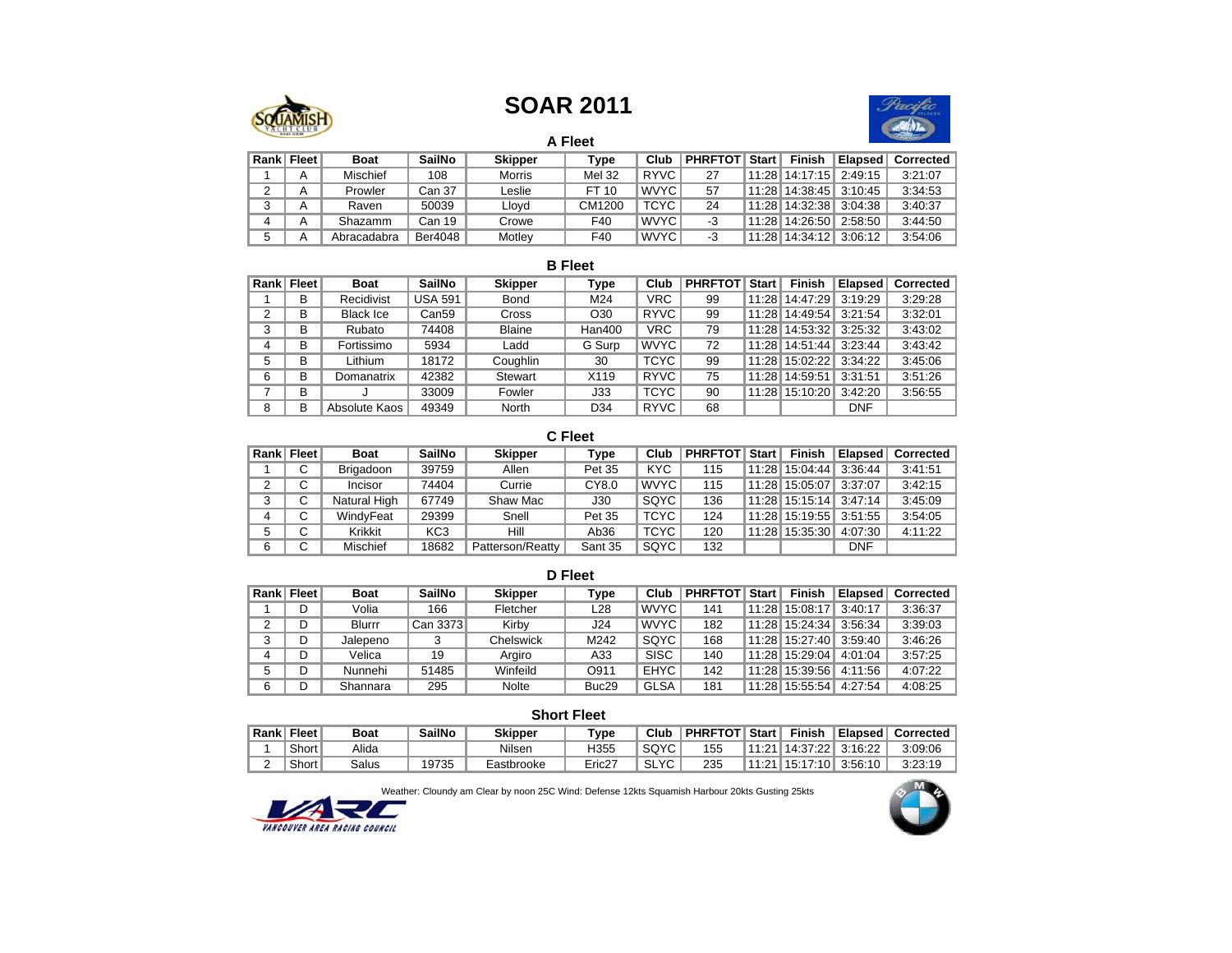

## **SOAR 2011 OVERALL**



| Rank           | <b>Fleet</b> | <b>Boat</b>         | <b>SailNo</b>     | <b>Skipper</b>   | <b>Type</b>       | Club        | <b>PHRF</b> | <b>Start</b> | <b>Finish</b> | <b>Elapsed</b> | <b>Corrected</b> |
|----------------|--------------|---------------------|-------------------|------------------|-------------------|-------------|-------------|--------------|---------------|----------------|------------------|
|                | A            | <b>Mischief</b>     | 108               | <b>Morris</b>    | <b>Mel 32</b>     | <b>RYVC</b> | 27          | 11:28        | 14:17:15      | 2:49:15        | 3:21:07          |
| $\overline{2}$ | B            | Recidivist          | <b>USA 591</b>    | <b>Bond</b>      | M24               | <b>VRC</b>  | 99          | 11:28        | 14:47:29      | 3:19:29        | 3:29:28          |
| 3              | В            | Black Ice           | Can <sub>59</sub> | Cross            | O30               | <b>RYVC</b> | 99          | 11:28        | 14:49:54      | 3:21:54        | 3:32:01          |
| 4              | A            | Prowler             | Can 37            | Leslie           | FT 10             | <b>WVYC</b> | 57          | 11:28        | 14:38:45      | 3:10:45        | 3:34:53          |
| 5              | D            | Volia               | 166               | Fletcher         | L28               | <b>WVYC</b> | 141         | 11:28        | 15:08:17      | 3:40:17        | 3:36:37          |
| 6              | D            | Blurrr              | <u>Can</u>        | Kirby            | J24               | <b>WVYC</b> | 182         | 11:28        | 15:24:34      | 3:56:34        | 3:39:03          |
| 7              | A            | Raven               | 50039             | Llovd            | CM1200            | <b>TCYC</b> | 24          | 11:28        | 14:32:38      | 3:04:38        | 3:40:37          |
| 8              | С            | <b>Brigadoon</b>    | 39759             | Allen            | Pet 35            | <b>KYC</b>  | 115         | 11:28        | 15:04:44      | 3:36:44        | 3:41:51          |
| 9              | С            | Incisor             | 74404             | Currie           | CY8.0             | <b>WVYC</b> | 115         | 11:28        | 15:05:07      | 3:37:07        | 3:42:15          |
| 10             | В            | Rubato              | 74408             | <b>Blaine</b>    | Han400            | <b>VRC</b>  | 79          | 11:28        | 14:53:32      | 3:25:32        | 3:43:02          |
| 11             | В            | Fortissimo          | 5934              | Ladd             | G Surp            | <b>WVYC</b> | 72          | 11:28        | 14:51:44      | 3:23:44        | 3:43:42          |
| 12             | A            | Shazamm             | Can 19            | Crowe            | F40               | <b>WVYC</b> | $-3$        | 11:28        | 14:26:50      | 2:58:50        | 3:44:50          |
| 13             | В            | Lithium             | 18172             | Coughlin         | 30                | <b>TCYC</b> | 99          | 11:28        | 15:02:22      | 3:34:22        | 3:45:06          |
| 14             | С            | <b>Natural High</b> | 67749             | Shaw Mac         | J30               | <b>SQYC</b> | 136         | 11:28        | 15:15:14      | 3:47:14        | 3:45:09          |
| 15             | D            | Jalepeno            | 3                 | Chelswick        | M242              | SQYC        | 168         | 11:28        | 15:27:40      | 3:59:40        | 3:46:26          |
| 16             | В            | Domanatrix          | 42382             | Stewart          | X119              | <b>RYVC</b> | 75          | 11:28        | 14:59:51      | 3:31:51        | 3:51:26          |
| 17             | С            | WindyFeat           | 29399             | Snell            | Pet 35            | <b>TCYC</b> | 124         | 11:28        | 15:19:55      | 3:51:55        | 3:54:05          |
| 18             | A            | Abracadabra         | Ber4048           | Motley           | F40               | <b>WVYC</b> | $-3$        | 11:28        | 14:34:12      | 3:06:12        | 3:54:06          |
| 19             | B            |                     | 33009             | Fowler           | J33               | <b>TCYC</b> | 90          | 11:28        | 15:10:20      | 3:42:20        | 3:56:55          |
| 20             | D            | Velica              | 19                | Argiro           | A33               | <b>SISC</b> | 140         | 11:28        | 15:29:04      | 4:01:04        | 3:57:25          |
| 21             | D            | Nunnehi             | 51485             | Winfeild         | O911              | <b>EHYC</b> | 142         | 11:28        | 15:39:56      | 4:11:56        | 4:07:22          |
| 22             | D            | <b>Shannara</b>     | 295               | <b>Nolte</b>     | Buc <sub>29</sub> | <b>GLSA</b> | 181         | 11:28        | 15:55:54      | <u>4:27:54</u> | 4:08:25          |
| 23             | С            | Krikkit             | KC <sub>3</sub>   | Hill             | Ab36              | <b>TCYC</b> | 120         | 11:28        | 15:35:30      | 4:07:30        | 4:11:22          |
| 24             | В            | Absolute            | 49349             | North            | D34               | <b>RYVC</b> | 68          |              |               | <b>DNF</b>     |                  |
| 24             | С            | <b>Mischief</b>     | 18682             | Patterson/Reatty | Sant 35           | SQYC        | 132         |              |               | <b>DNF</b>     |                  |

Weather: Cloundy am Clear by noon 25C Wind: Defense 12kts Squamish Harbour 20kts Gusting 25kts